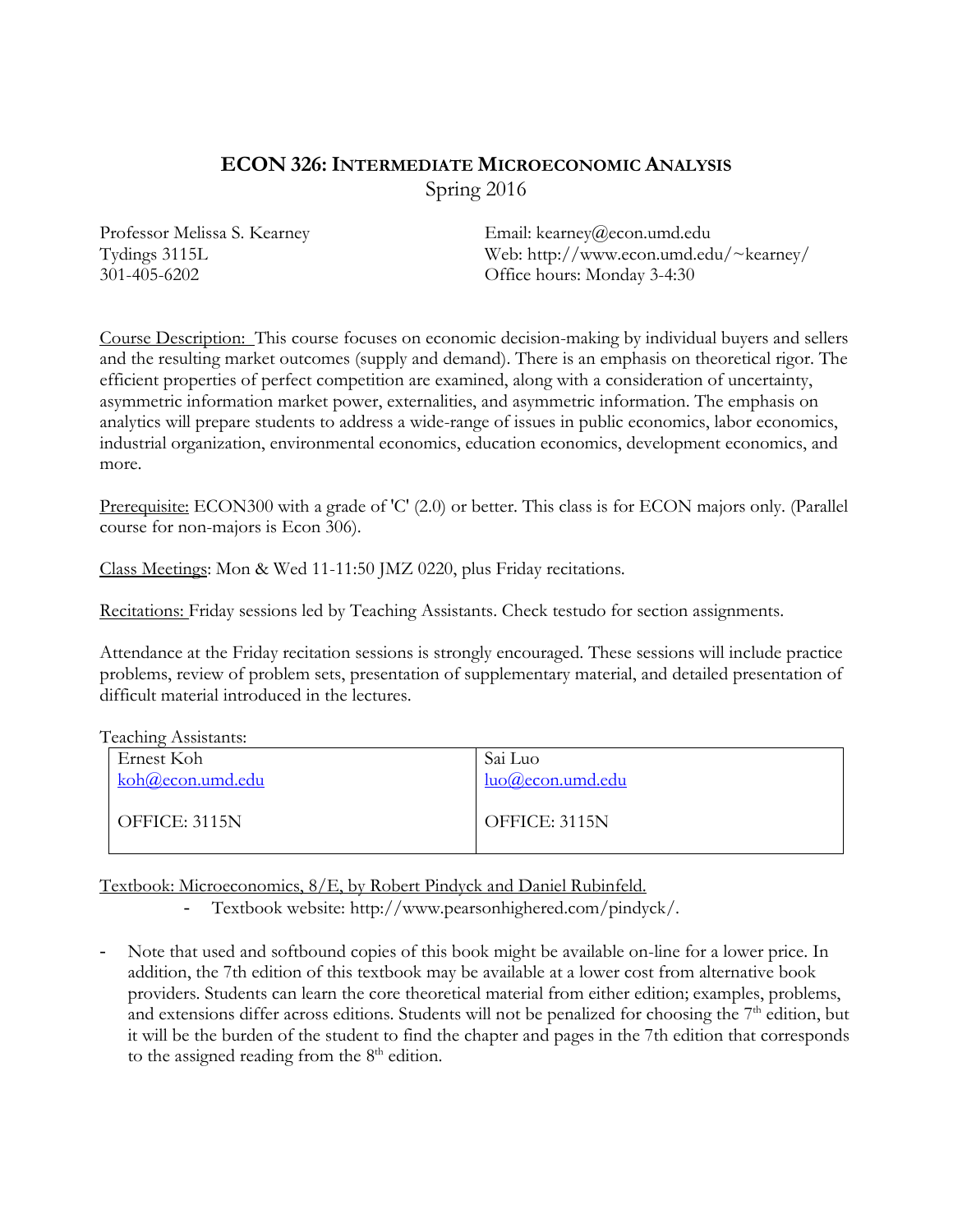#### Requirements and Grading:

- Four problem sets (20% of course grade)
	- Problem sets will be graded based on final answers as well as thoughtfulness and effort. Detailed problem set solutions will be provided.
	- Problem sets will be posted to the course website. Completed problem sets will be collected in class on the day they are due; you may put them in your TA's mailbox in the economics department office on the  $3<sup>rd</sup>$  floor in Tydings Hall by 4 pm on the day they are due. Problem sets will not be accepted over e-mail; late problem sets will not be accepted.
	- Collaborative work on problem sets is encouraged; but outright copying will be considered cheating. All students must turn in individual problem sets.
- Midterm Exam (30% of course grade)
- Final Exam (50% of course grade)
	- *Make-up Exam Policy:* All students are required to attend both the midterm and final exams. Make-up exams will be granted only to those students whose reason for missing the exam complies with University policy. The four valid excuses according to University policy are medical conditions, religious observances, participation in University events at the request of University authorities, and compelling circumstances beyond your control. Religious observances and participation in University events should be documented well in advance. Self-signed notes on health center letterhead do not suffice as a doctor's confirmation of a medical condition. If you believe you are eligible to take a make-up exam, please inform the professor within 24 hours of missing the scheduled exam and provide the appropriate documentation as soon as possible.
	- *Exam Regrade Policy:*If, after going over your exam and the exam solutions, you believe some of your solutions were more correct than originally judged to be, you may submit, in writing, an exam regrade request. Your regrade request must specify which solutions(s) you believe were not graded appropriately and a substantive explanation for why you believe your solutions are more correct than originally judged. Your entire exam is subject to regrade. Exam regrade requests are due no later than 14 calendar days after exams are returned to the class (note that this deadline applies even if you are not present in class the day graded exams are returned.)

Academic Integrity: The University of Maryland, College Park has a nationally recognized Code of Academic Integrity, administered by the Student Honor Council. This Code sets standards applicable to all undergraduate students, and you are responsible for upholding these standards as you complete assignments and take exams in this course. See [www.studenthonorcouncil.umd.edu.](http://www.studenthonorcouncil.umd.edu/)

Course Website: Please use your directory ID and password to access [www.elms.umd.edu.](http://www.elms.umd.edu/) Relevant documents and announcements will be posted on the course website. It is expected that you will check that course website every week.

The University has adopted email as the primary means of communication outside the classroom, and I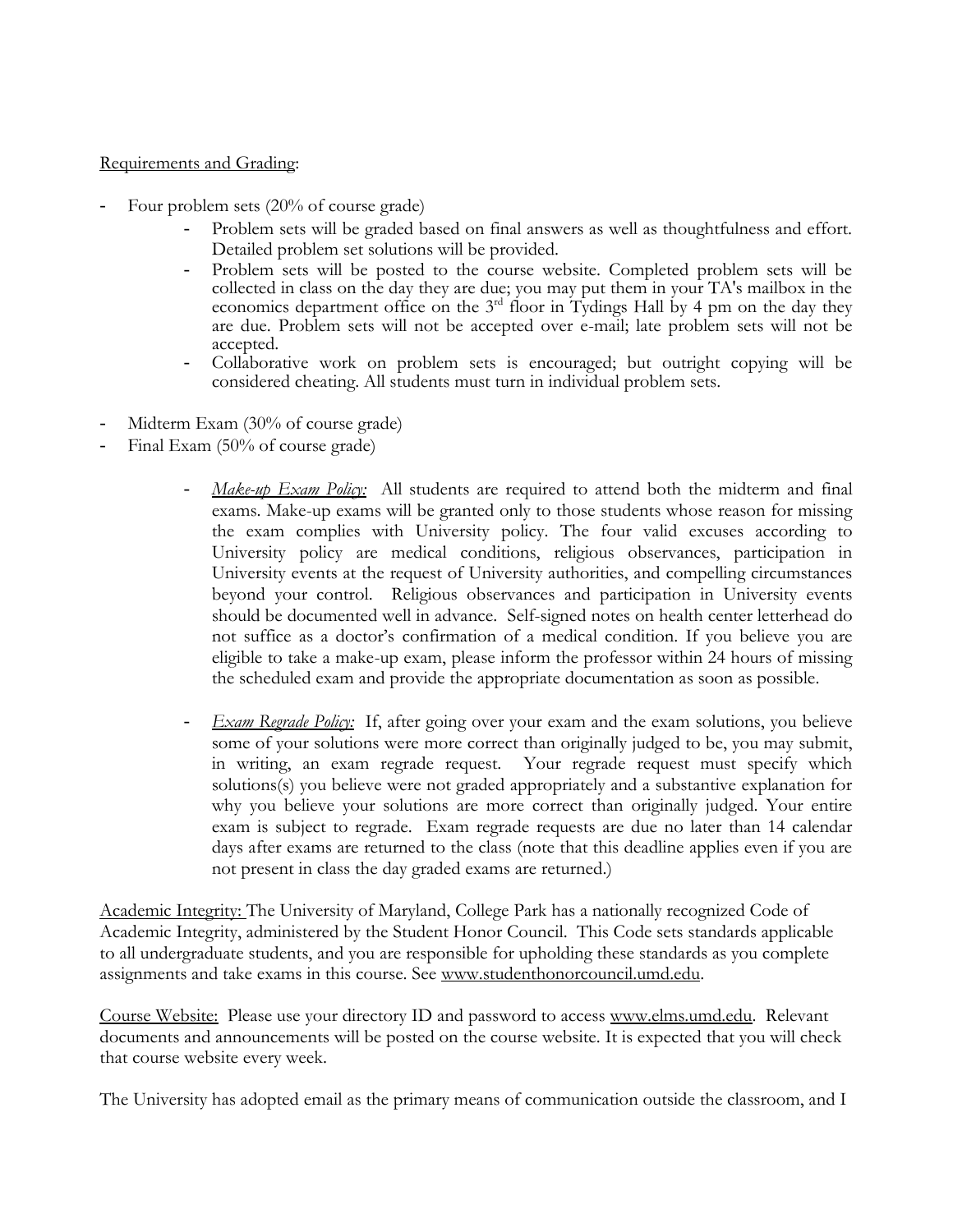will use it to inform you of important announcements. Students are responsible for updating their current email address via the appropriate link on http://www.testudo.umd.edu/Registrar.html Failure to check email, errors in forwarding email, and returned email due to "mailbox full" or "user unknown" will not excuse a student from missing announcements or deadlines.

Accommodations: Students with disabilities who require special accommodations must get in touch with the instructor within the first three weeks of class.

## **Course Outline**

(Note that this is tentative; weeks are subject to change per instructor's notice)

#### CONSUMER THEORY

| Lecture        | Date          | Topic                                                                                      |                        |
|----------------|---------------|--------------------------------------------------------------------------------------------|------------------------|
| N/A            | 1/25          | <b>SCHOOL CLOSED - SNOW DAY</b>                                                            |                        |
| $\mathbf{1}$   | 1/27          | Introduction to course<br>Basics of Supply and Demand<br>(P&R Ch 1 & Ch 2.1-2.3)           |                        |
| Recitation     | 1/29          | Review of calculus                                                                         |                        |
| $\overline{c}$ | 2/1           | Consumer preferences<br>(P&R Ch 3.1)                                                       |                        |
| 3              | 2/3           | <b>Budget Constraints</b><br>(P&R Ch 3.2)                                                  |                        |
| Recitation     | 2/5           | Mathematical optimization - Lagrange Multiplier method                                     |                        |
| 4              | 2/8           | Consumer choice and utility maximization, with calculus<br>(P&R Ch 3.3-3.5, Ch 4 appendix) |                        |
| 5              | 2/10          | Consumer demand<br>(P&R Ch 4.1)                                                            |                        |
| Recitation     | 2/12          | Practice problems                                                                          |                        |
| N/A            | 2/15          | <b>SCHOOL CLOSED - SNOW DAY</b>                                                            |                        |
| 6              | 2/17,<br>2/22 | Income and Substitution effects<br>(P&R Ch 4.2-4.4)                                        | $*$ Pset 1 due<br>2/15 |
| Recitation     | 2/19          | Review problem set 1<br>Review of elasticies                                               |                        |
| 7              | 2/24          | Market Demand and elasticities<br>(P&R Ch 4.3)                                             |                        |
| Recitation     | 2/26          | Review material, practice problems                                                         |                        |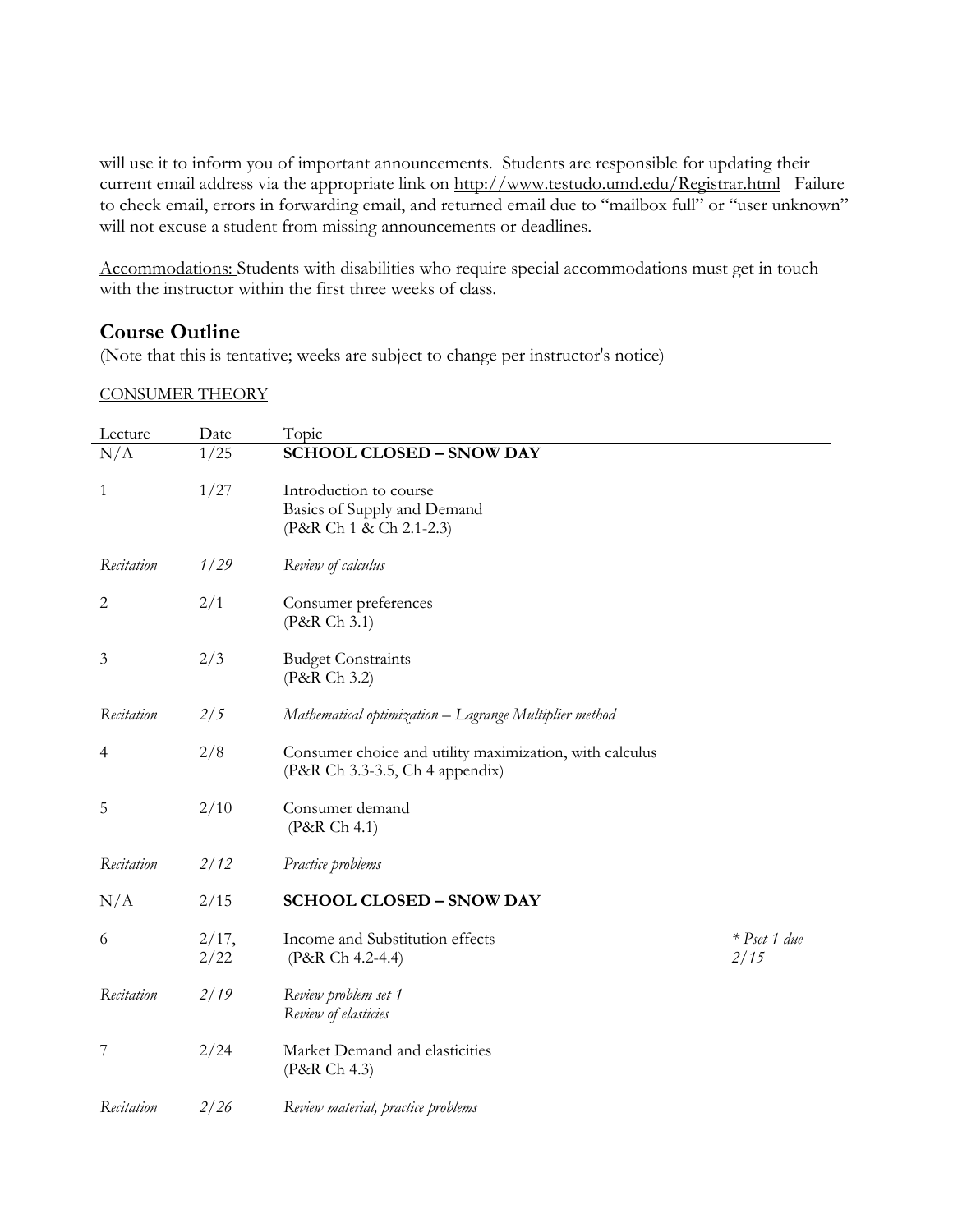|            | 2/29 | Applications of consumer theory to labor supply<br>(P&R Ch 14.1)<br>Describing Risk<br>(P&R Ch 5) |
|------------|------|---------------------------------------------------------------------------------------------------|
| 10         | 3/2  | Choice under Uncertainty                                                                          |
| Recitation | 3/4  | Review material, practice problems                                                                |

*Recitation* 3/4 *Review material, practice problems \* Pset 2 due 3/7*

## PRODUCER THEORY

| 11                  | 3/7               | Describing production<br>(P&R Ch 6)                                                                                     |
|---------------------|-------------------|-------------------------------------------------------------------------------------------------------------------------|
| 12                  | 3/9               | More on production<br>(P&R Ch 6)                                                                                        |
| Recitation          | 3/11              | - Review problem set 2<br>- Mid-term review                                                                             |
|                     | $(3/14 -$<br>3/18 | <b>SPRING BREAK</b>                                                                                                     |
| 13&14               | 3/21              | Describing costs in the short-run<br>(P&R Ch 7.1, 7.2)<br>Describing costs in the long-run<br>(P&R Ch 7.3, 7.4)         |
| 15                  | 3/23              | Cost minimization<br>(P&R Ch 7.4, Ch 7 appendix)                                                                        |
| Recitation          | 3/25              | - Review practice mid-term solutions<br>- A mathematical treatment of production and cost theory<br>(P&R Ch 7 appendix) |
| MID-<br><b>TERM</b> | 3/28              | ** MID-TERM EXAM **                                                                                                     |
| 16                  | 3/30              | Firm behavior in the short-run<br>(P&R Ch 8.1-8.6)                                                                      |
| Recitation          | 4/1               | Review material, practice problems                                                                                      |
| 17                  | 4/4               | Firm behavior in the long-run<br>(P&R Ch 8.7-8.8)                                                                       |

MARKET STRUCTURES AND IMPERFECTIONS